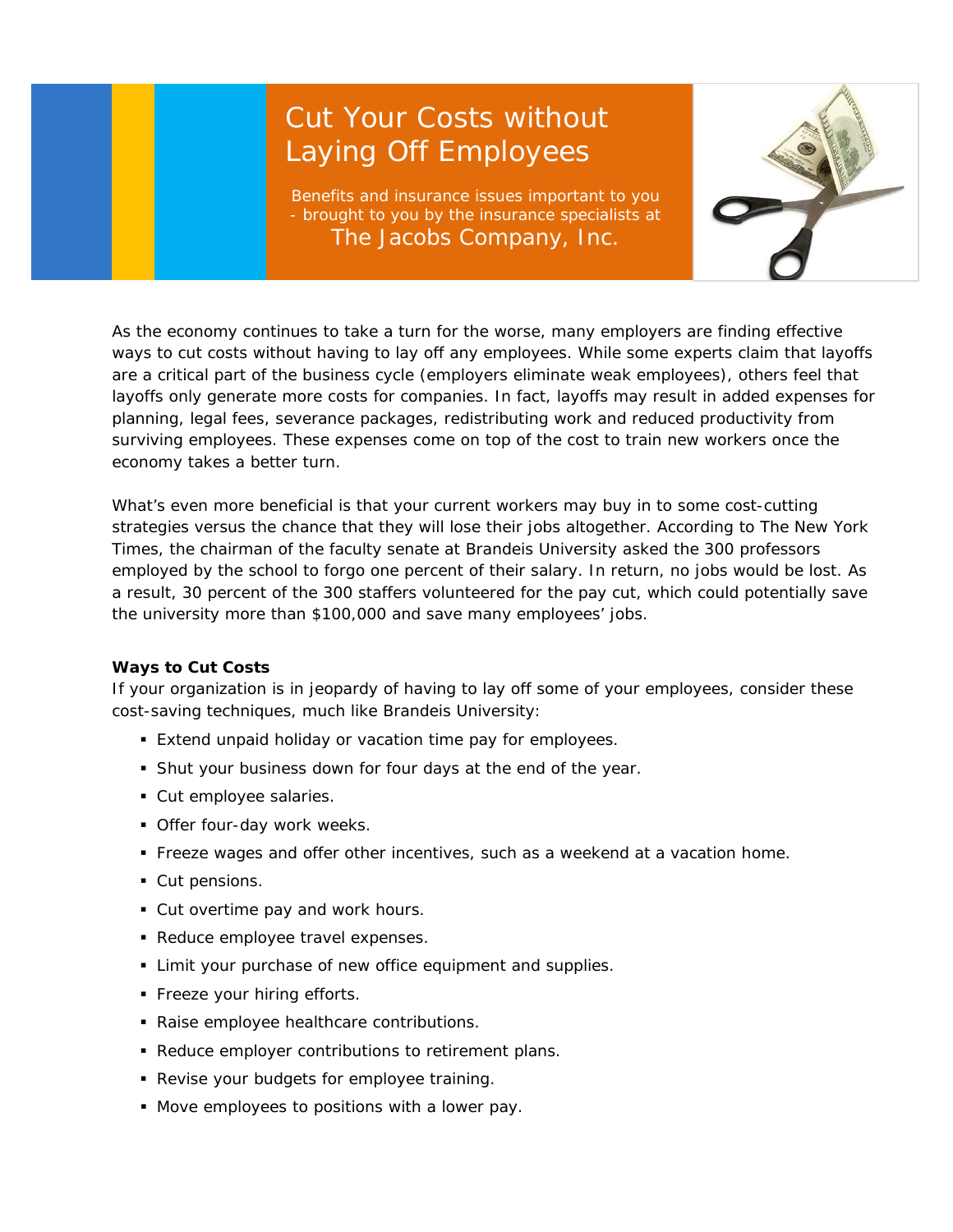- To make up for the need to hire additional workers, switch employees' duties so they are doing tasks they would not normally do.
- **Ask for employees to volunteer to take a furlough (temporary layoff or leave of absence).** This will give them the opportunity to travel, spend time with family, pick up a new hobby, etc.
- **Evaluate Your Health Insurance Plan** 
	- o Make sure you are utilizing the most cost-effective options that are available to you. Also, since your employees can pick up a portion of your health insurance premium, consider increasing that cost during open enrollment.
	- o Communicate benefit changes effectively and clearly to your employees so that they fully understand their new options and costs.
- **Offer Voluntary Benefits** 
	- o These benefits (such as life insurance, accident injury coverage, critical illness insurance, dental, vision, disability income, and long-term care) can be offered to your employees at no cost to you through a payroll deduction.
	- o Voluntary benefits fill the gaps in coverage for employees and do not add costs to your budget, as they are solely funded by employees who elect to pay for them.
- Evaluate Your Pension Offerings
	- o Most employers offer a 401(k) plan for their employees with a company match. To assure that employees are taking full advantage of that match, analyze your current plan to make certain that the vesting schedule promotes participation.
	- o Increase employee education efforts to increase contribution into these accounts.
	- o Ask your pension investment plan representative to conduct a seminar educating on the benefits of saving for the future with pre-tax dollars.
	- o Consider an automatic enrollment plan for new hires and those who are not currently enrolled in your retirement plan (Employers must allow a 30-day optout option for automatic enrollees, as mandated by law).
- Add a Roth 401(k) or Roth 403(b) Retirement Option
	- o There is no income limit related to employee participation with these retirement plans. Employees must use post-tax dollars, but withdrawals at retirement are tax-free.
- **Increase Wellness Program Participation to Reduce Healthcare Costs** 
	- o Encourage employees to partake in health risk assessments, preventive care and disease management programs to encourage healthy lifestyles.
	- o Healthier employees will be more productive and will have less healthcare claims, which means less costs for the company.

Though some of these solutions may seem rash, a pay cut is much better than a job cut, and no bonus is still better than not having a job in three months. After an initial pushback, your employees will value the fact that you are trying to preserve their jobs. It's best to determine what will work for your organization and implement those changes. If they are successful,